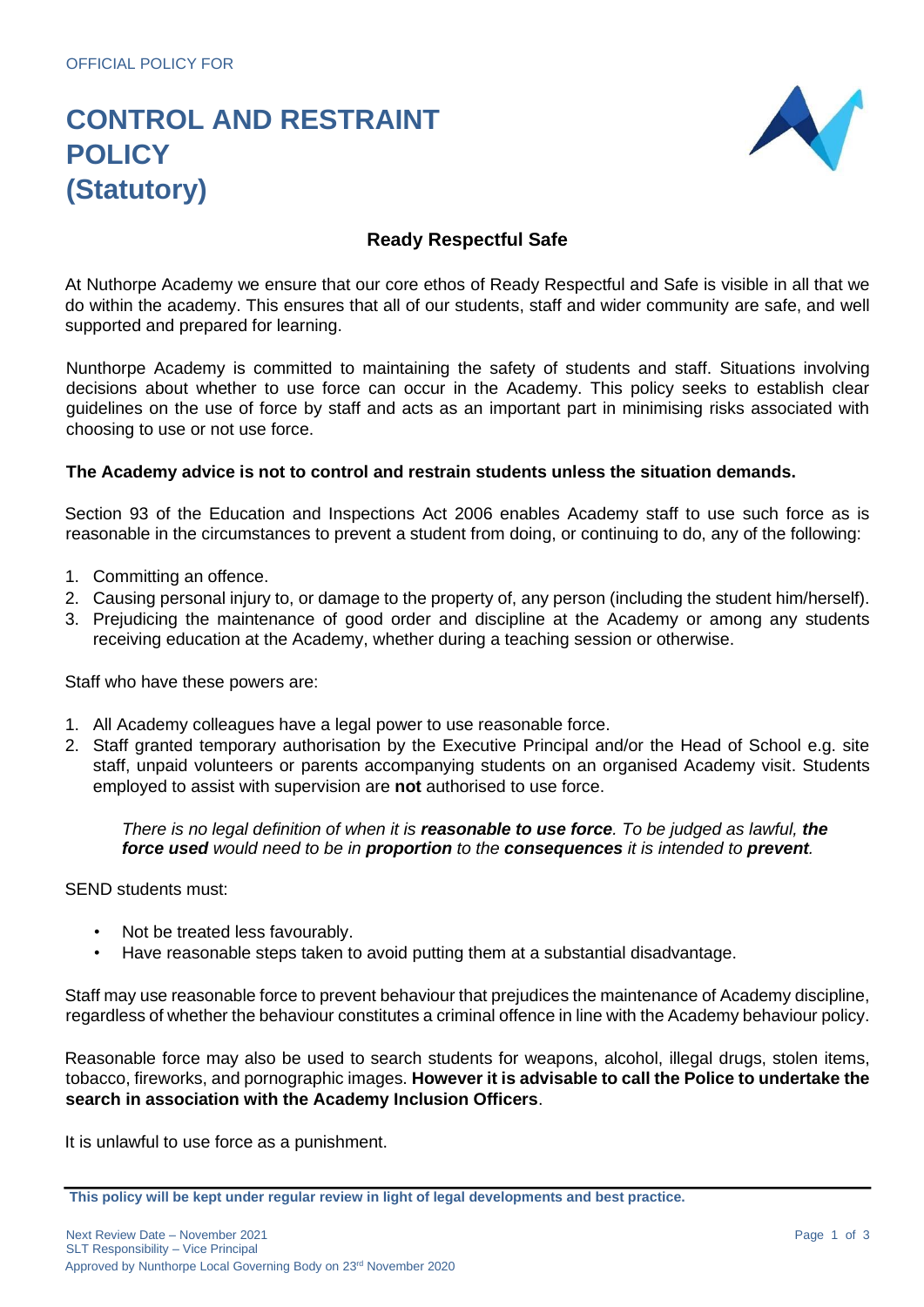# **CONTROL AND RESTRAINT POLICY (Statutory)**



### **Minimising the use of force**

Range of strategies suggested:

- 1. Calm orderly and cooperative Academy environment.
- 2. Developing effective relationships: through the use of the Academy Behaviour Policy.
- 3. Recognising challenging students.
- 4. Effectively managing individual incidents.

### **Deciding if force is appropriate**

Staff need to make the clearest possible judgement about the:

- 1. Seriousness of the incident, assessing the effects of injury, damage or disorder.
- 2. Chance of achieving the desired result by another means.
- 3. Relative risks associated with physical intervention compared to using other strategies.

#### **Risk assessment**

Individual risk assessments may be needed for particular students depending on numerous factors including (but not limited to) behaviour and Educational Health Care Plan (EHCP).

#### **Using reasonable force**

Before using reasonable force, staff should ask the student to stop the poor/challenging behaviour in a calm and measured manner. If needed students should be informed of the likely use of reasonable force. Types of reasonable force are:

- 1. Passive physical contact standing between students or blocking a student's path.
- 2. Active physical contact leading by the hand or arm ushering away by hand in the centre of back Extreme circumstances – using appropriate restrictive holds, which may **require specific expertise and training and therefore should only be undertaken by trained members of staff**. Restraint is typically used in more extreme circumstances, e.g. two students fighting and refusing to separate without physical intervention.
- 3. If there is a high and immediate risk of death or serious injury, staff can take any action necessary.
- 4. Staff should avoid touching or restraining in any way that can be interpreted as sexual conduct.

#### **Recording and reporting incidents**

- 1. Systemic records of every incident where force has been used must be kept by completing the statement form which is also used for BIRs.
- 2. Records need to be completed by all staff involved; parents informed and follow up action decided. All injuries should be recorded in the accident book and medical assistance sought.

**This policy will be kept under regular review in light of legal developments and best practice.**